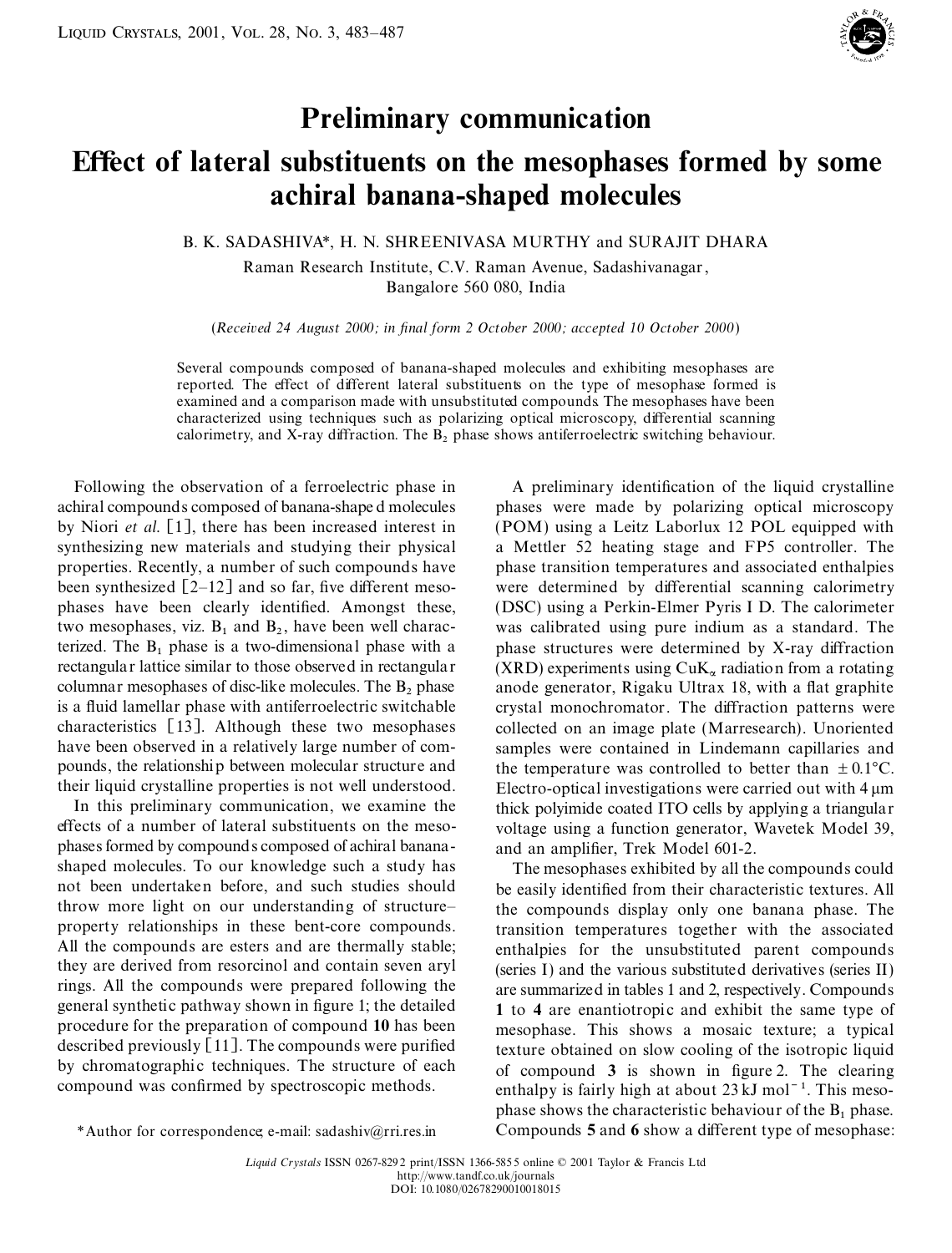

Figure 1. Synthetic pathway used to obtain the banana-shaped mesogens.

 $(kJ \text{ mol}^{-1})$  (in italics) for compounds of series I. Cr =

| Compound $n$ Cr |    |           |                         | B <sub>2</sub> |                | $B_1$ |                         |  |
|-----------------|----|-----------|-------------------------|----------------|----------------|-------|-------------------------|--|
| 1               | 7  | $\bullet$ | $163.5^{\circ}$         |                |                |       | 235.0                   |  |
| 2               | 8  |           | 50.56<br>153.5<br>36.14 |                |                |       | 23.46<br>226.0<br>23.81 |  |
| 3               | 9  |           | 141.0<br>50.98          |                |                |       | 219.0<br>24.24          |  |
| 4               | 10 |           | 159.0<br>42.87          |                |                |       | 211.0<br>23.76          |  |
| 5               | 11 |           | $151.0^a$<br>61.42      |                | 209.0<br>25.45 |       |                         |  |
| 6               | 12 |           | $121.0^a$<br>53.14      |                | 209.0<br>26.99 |       |                         |  |

all transitions.

on cooling the isotropic liquid of these compounds, an Table 1. Transition temperatures (°C) and enthalpy values unspecified finger-print texture is obtained and a typical texture for compound **6** is shown in figure 3. This crystal, I = isotropic; the nomenclature of the mesophases crystal, I = isotropic; the mesophases **B**. and **B**. are those suggested at the Workshop on mesophase is less v  $B_1$  and  $B_2$  are those suggested at the Workshop on mesophase is less viscous than those of the lower homo-'Banana-shaped liquid crystals: Chirality by Achiral logues. The mesophase exhibited by compounds **5** and 6 has been identified as the  $B_2$  phase. The clearing enthalpies of all six compounds in table 1 are comparable.<br>In order to confirm the identity of these mesophases

**1** XRD measurements have been carried out. The diffraction pattern of an unoriented sample of the mesophase of compound 3 shows a diffuse peak in the wide angle region with  $d \sim 4.7 \text{ Å}$ , indicating a liquid-like in-plane **3** 9 **a** 141.0 — **e** 219.0 **order.** In the small angle region two reflections at  $d_1 = 24.24$ **4 24.24 24.24 24.24 24.24 211.0 25.7 24.24 211.0 25.7 24.24 25.76 211.0 25.76 23.76 23.76 23.76 23.76 24.84 25.76 23.76 23.76 23.76 23.76 23.76 23.76 23.76 23.76 23** lattice with  $a = 43.5 \text{ Å}$  and  $b = 49.7 \text{ Å}$ . A typical diffraction pattern obtained for this compound is shown in figure 4. This is similar to the patterns observed for the standard material [2, 3] as well as our own observations [11, 12]. <sup>a</sup> crystal–crystal transition; enthalpy denoted is the sum of Based on these we have identified this mesophase to be  $_{1}$  in nature. The XRD pattern of an unoriented sample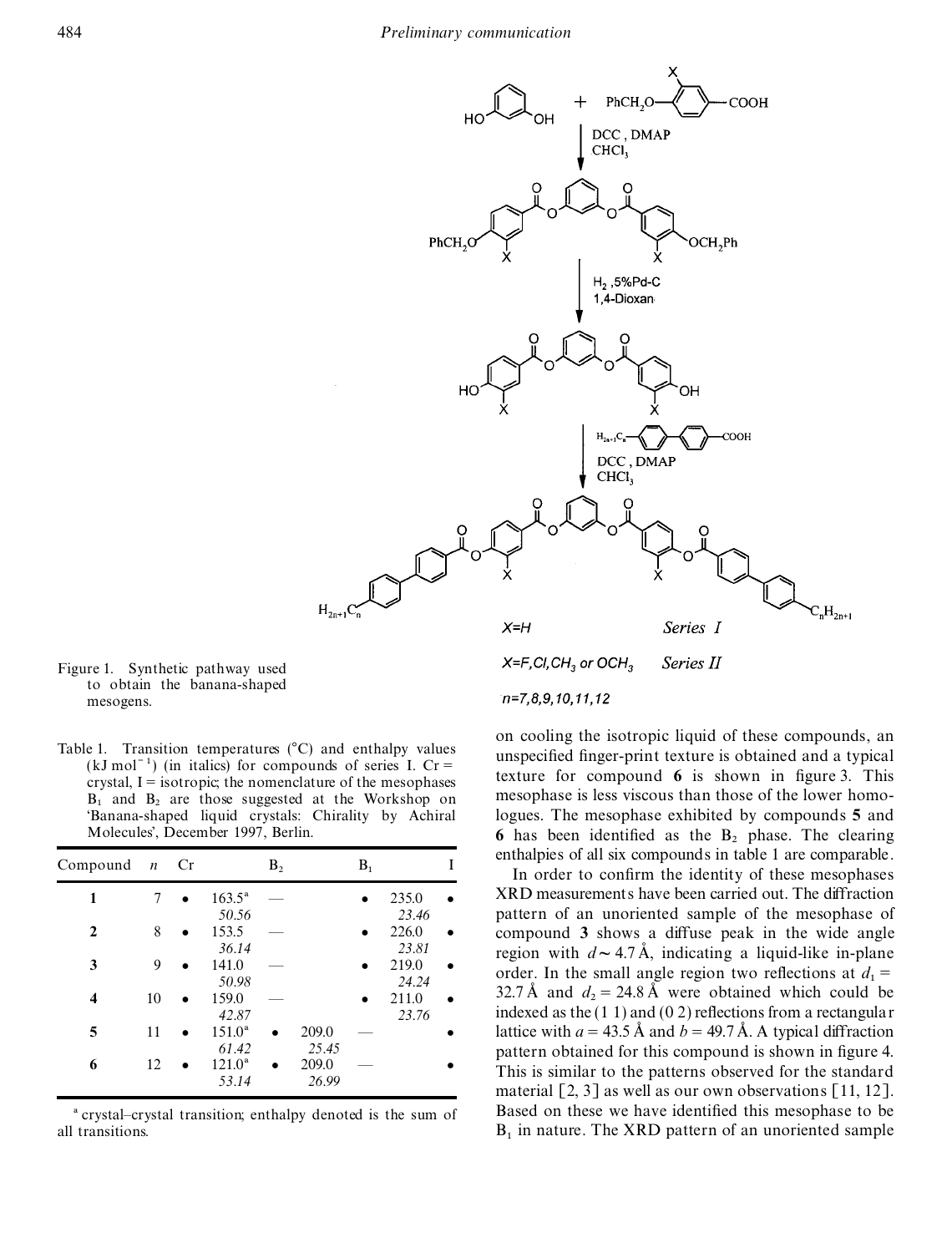*Preliminary communication* 485

Table 2. Transition temperatures ( $^{\circ}$ C) and enthalpy values (kJ mol<sup>-1</sup>) (in italics) for compounds of series II. (See table 1 for explanation of symbols.)

| Compound                   | $\boldsymbol{n}$ | $\boldsymbol{X}$ | Cr        |       | $\mathbf{B}_2$ |              | $\mathbf{B}_1$ |              |  |
|----------------------------|------------------|------------------|-----------|-------|----------------|--------------|----------------|--------------|--|
| $\overline{7}$             | $10\,$           | ${\bf F}$        | $\bullet$ | 141.5 |                |              | $\bullet$      | 197.0        |  |
|                            |                  |                  |           | 27.96 |                |              |                | 22.70        |  |
| 8                          | 11               | ${\bf F}$        | $\bullet$ | 142.0 |                |              |                | 191.0        |  |
|                            |                  |                  |           | 35.86 |                |              |                | 22.13        |  |
| $\boldsymbol{9}$<br>$12\,$ |                  | $\mathbf F$      |           | 146.0 |                |              |                | 185.5        |  |
|                            |                  |                  |           | 40.04 |                |              |                | 22.07        |  |
| 10                         | $10\,$           | Cl               |           | 132.0 |                |              |                | 156.5        |  |
|                            |                  |                  |           | 20.2  |                |              |                | 16.05        |  |
| 11<br>11                   |                  | Cl               |           | 128.0 |                |              |                | 153.0        |  |
|                            |                  |                  |           | 15.91 |                |              |                | 15.36        |  |
| 12                         | $12\,$           | Cl               | $\bullet$ | 131.0 |                |              | $\bullet$      | 148.0        |  |
|                            |                  |                  |           | 15.15 |                |              |                | 14.34        |  |
| 13                         | $10\,$           | CH <sub>3</sub>  |           | 139.0 |                |              | $(\bullet)$    | $127.5)^{a}$ |  |
|                            |                  |                  |           | 68.23 |                |              |                | 13.87        |  |
| 14                         | $11\,$           | CH <sub>3</sub>  |           | 138.5 | $(\bullet)$    | $124.0)^{a}$ |                |              |  |
|                            |                  |                  |           | 74.35 |                | 15.42        |                |              |  |
| 15                         | 12               | CH <sub>3</sub>  |           | 114.0 | $\bullet$      | 128.5        |                |              |  |
|                            |                  |                  |           | 56.38 |                | 16.27        |                |              |  |
| 16                         | $10\,$           | OCH <sub>3</sub> |           | 124.0 |                |              | $(\bullet)$    | $119.5)^{a}$ |  |
|                            |                  |                  |           | 46.32 |                |              |                | 15.0         |  |
| 17<br>$11\,$               |                  | OCH <sub>3</sub> |           | 124.0 | $(\bullet)$    | $123.5)^{a}$ |                |              |  |
|                            |                  |                  | 52.0      |       | 17.6           |              |                |              |  |
| 18                         | 12               | OCH <sub>3</sub> | $\bullet$ | 130.5 | $(\bullet$     | $127.5)^{a}$ |                |              |  |
|                            |                  |                  |           | 62.12 |                | 18.5         |                |              |  |

<sup>a</sup> Monotropic transition



from the isotropic liquid of compound **3** at 217°C. from the isotropic liquid of compound **6** at 208°C.

observed using electro-optical measurements as well as by simultaneously viewing the sample under a polarizing shown in figure 6. The current was measured across a



Figure 2. Optical photomicrograph of the B<sub>1</sub> phase developing Figure 3. Optical photomicrograph of the B<sub>2</sub> phase developing<br> **Example 12** phase developing from the isotropic liquid of compound 6 at 208°C

of compound  $\bf{6}$  also displayed a diffuse peak in the wide microscope. A cell of  $\bf{4} \mu \bf{m}$  thickness was prepared for angle region, with  $d \sim 4.6 \text{ Å}$ , indicative of a liquid-like homogeneous alignment of the sample, and was filled in-plane order. In addition, four orders of lamellar in the isotropic phase and cooled slowly. After the reflections (in the ratio  $1:2:3:4$ ) could be seen. The transition to the mesophase, the applied field was angular intensity profile of this mesophase is shown in gradually increased to get better alignment and saturated figure 5. From these data and the textural characteristics,  $\frac{1}{2}$  current peaks. By applying a sufficiently high (200  $V_{\text{pp}}$ ) we have identified this mesophase to be a  $B_2$  phase. triangular voltage, a current response peak per half<br>The switching behaviour of the  $B_2$  phase was period could be seen on the oscilloscope screen. A typical period could be seen on the oscilloscope screen. A typical switching current response obtained for compound 6 is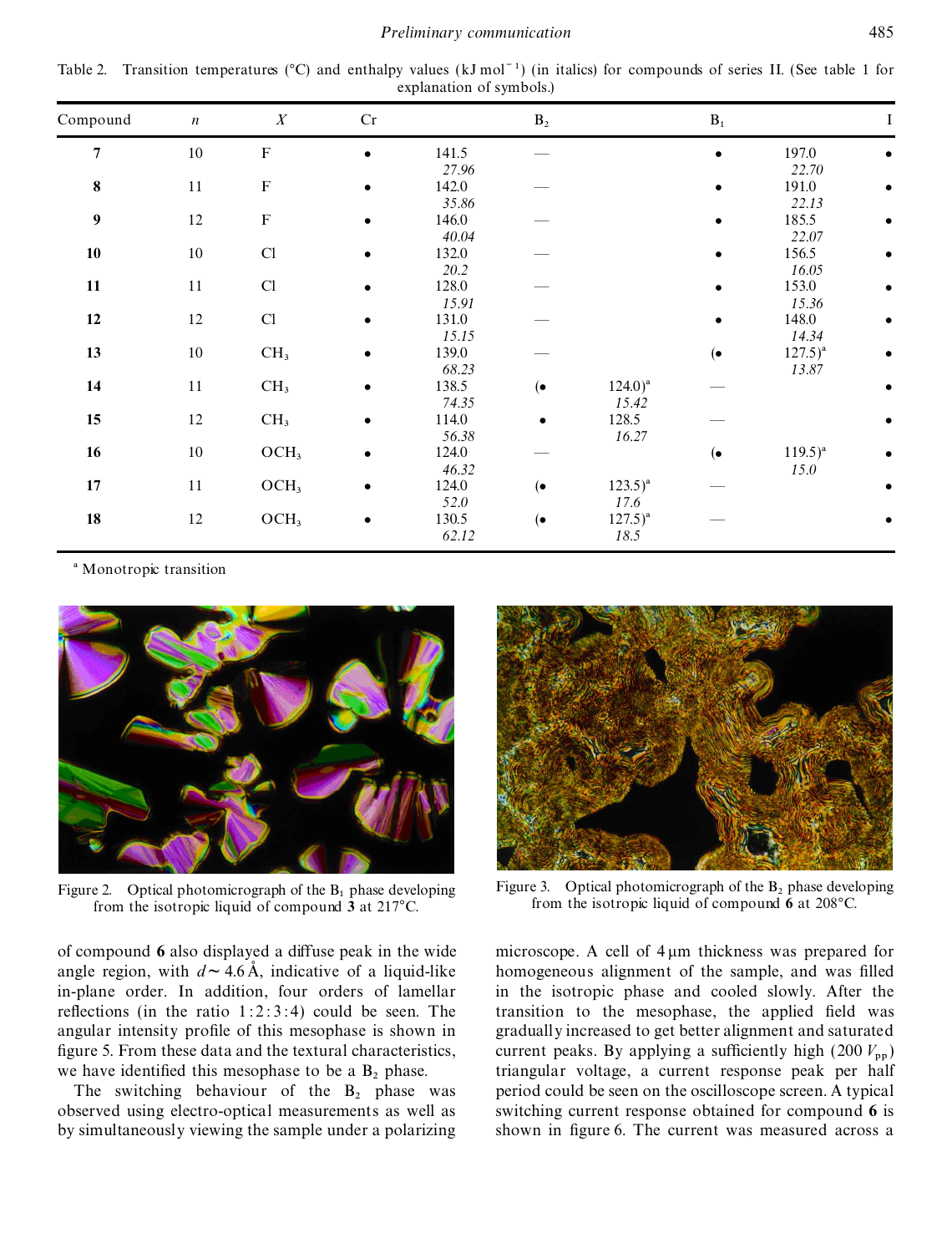

Figure 4. X-ray intensity profile of an unoriented sample of compound 3 at 155°C.



 $P_s$  was derived from the area under the peaks to be<br>about 760 nC cm<sup>-2</sup> and is nearly temperature independent<br>except close to the clearing point. The electro-optical The corresponding fluoro-substituted compounds 7, 8 response of this sample was also observed under a and **9** show only the  $B_1$  phase, eliminating the  $B_2$  phase polarizing microscope. On cooling the sample slowly completely. Similar behaviour was observed for the from the isotropic liquid under an a.c. electric eld, a chloro-substituted compounds **10**, **11** and **12**. However, striped focal-conic texture appears when the transition in the case of the methyl substituted derivatives **13**, **14** to the mesophase occurs. On increasing the voltage and **15**, the phases present in the parent compounds are further, the stripes become clearer and sharper. We have retained although with considerable reductions in the observed similar behaviour for the  $B_2$  phase of com-



Figure 6. Switching current response in the  $B_2$  phase of compound **6** obtained by applying a triangular voltage (200 Vpp): sample thickness  $4 \mu m$ , temperature 150°C, polarization  $\sim$  760 nC cm<sup> $-2$ </sup>.

pound **15** [11]. These observations clearly indicate that the mesophase is antiferroelectric in character.

We have examined the effects of some lateral substituents on the mesophases formed by these banana-shaped compounds. The substituents used are fluoro, chloro, methyl and methoxy groups. The same three homologues, viz.  $n = 10$ , 11, 12 with each of these groups in the same position, were studied. A comparison of the mesophase types and transition temperatures of the unsubstituted parent compounds **4**, **5** and **6** and the differently substituted compounds 7 to 18 (see tables 1) and 2) indicates the following. In all cases, from the small fluoro substituent to the large, bulky methoxy group, there is a reduction of the clearing temperatures. Except for compounds **9**, **12** and **18**, there is also a general decrease in the melting points.

The introduction of a fluoro substituent increases the molecular lateral dimension marginally with a small associated increase in the steric interactions. Since the fluoro substituent is strongly electronegative, it also Figure 5. X-ray intensity profile of an unoriented sample of affects the polarity of the system, and hence the dipolar compound 6 at 150°C. interactions between neighbouring molecules will be considerable. Indeed, there will be a competition between  $10 \text{ k}\Omega$  resistance. The apparent 'saturated polarization' steric and dipolar interactions whenever a ring hydrogen The corresponding fluoro-substituted compounds **7**, **8** completely. Similar behaviour was observed for the transition temperatures. In the case of the bulky methoxy